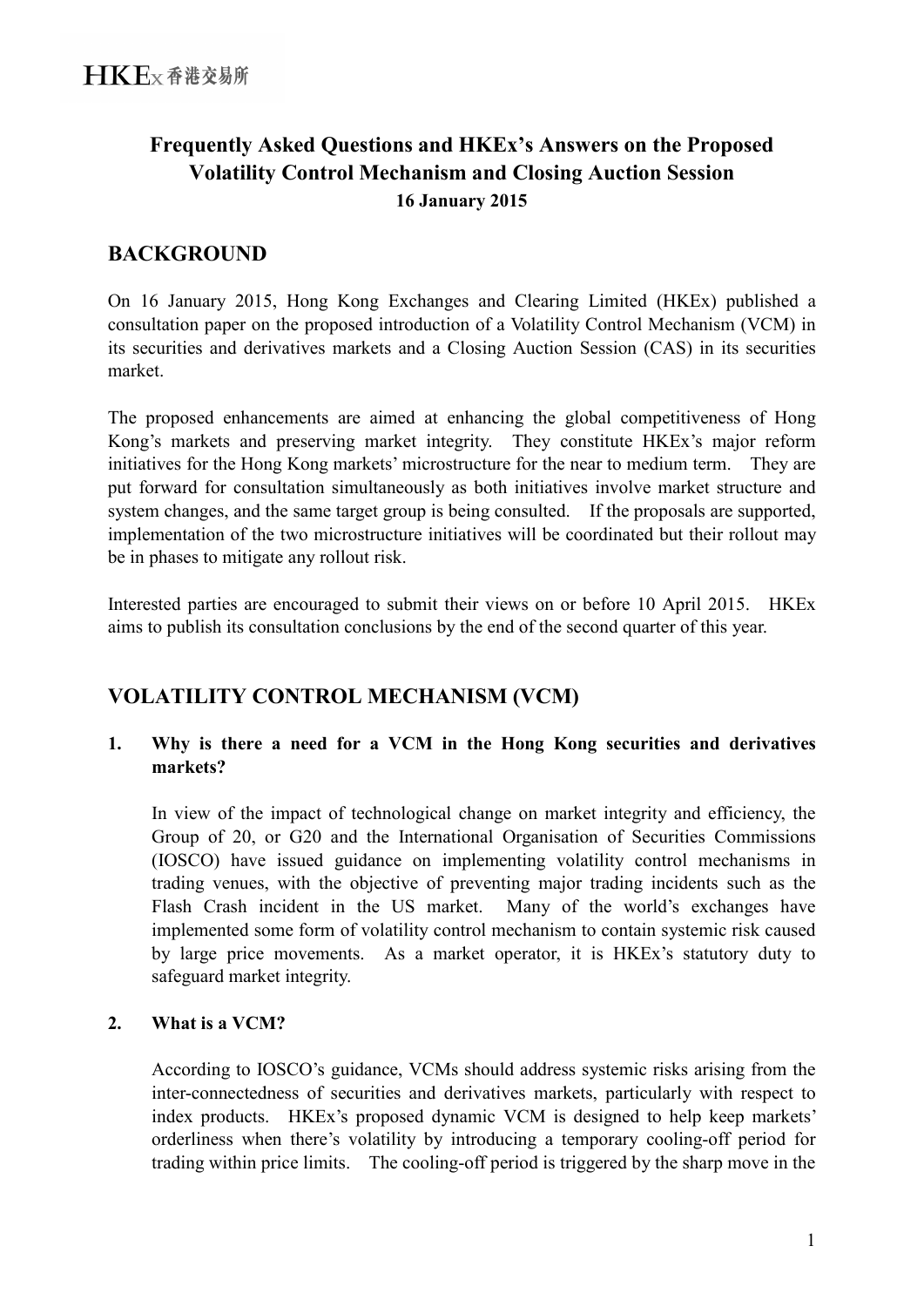price of an individual instrument and applies only to that instrument. When the VCM is triggered, market participants have an opportunity to reassess their trading strategies and reset their trading algorithm parameters. The proposed VCM differs from measures such as circuit breakers, which halt trading, and static daily price limits, which set a fixed price range for trading, used in some other markets.

#### **3. Why is a VCM being proposed instead of a circuit breaker or other price limit?**

Based on some informal discussions with market participants, HKEx decided a light-touch and simple model would be most suitable for Hong Kong's markets since they've never had a VCM and may not be familiar with such mechanisms.

The proposed VCM is relatively simple and minimises market interruption because it applies to individual instruments, not the entire market.

HKEx welcomes market feedback on whether a VCM is needed for the Hong Kong markets, and if so, what form should it take.

### **4. How does the proposed VCM work?**

The proposed VCM works as follows:

- During the Continuous Trading Session, or CTS (morning and afternoon session), order execution of each instrument subject to the VCM (VCM Instrument) would be monitored against a dynamic price limit  $(\pm 10\%$  for stocks;  $\pm 5\%$  for stock index futures contracts) from the last trade in the market 5 minutes ago<sup>[1](#page-0-0)</sup>.
- If the potential execution price falls outside of the price limit, the order would be rejected, and a 5-minute cooling-off period would start immediately. The instrument would only be allowed to trade within a fixed price limit (the price range right before the VCM trigger) during the cooling-off period. High bid and low ask orders (otherwise known as aggressive orders) violating the upper and lower price limits would also be rejected immediately during the cooling-off period.
- Normal trading would resume after the cooling-off period ends, with the same dynamic price limit monitoring mechanism  $(\pm 10\%$  and  $\pm 5\%)$  from the last trade 5 minutes ago in the securities or derivatives market.
- For each VCM Instrument, there would be a maximum of two VCM triggers in a single trading session (i.e. two in the Morning Session and two in the Afternoon Session), with the VCM monitoring completely relaxed in that trading session upon expiry of the second cooling-off period.

<span id="page-1-0"></span> $\frac{1}{1}$ This refers to the last trade of the instrument five minutes prior to the current potential trade.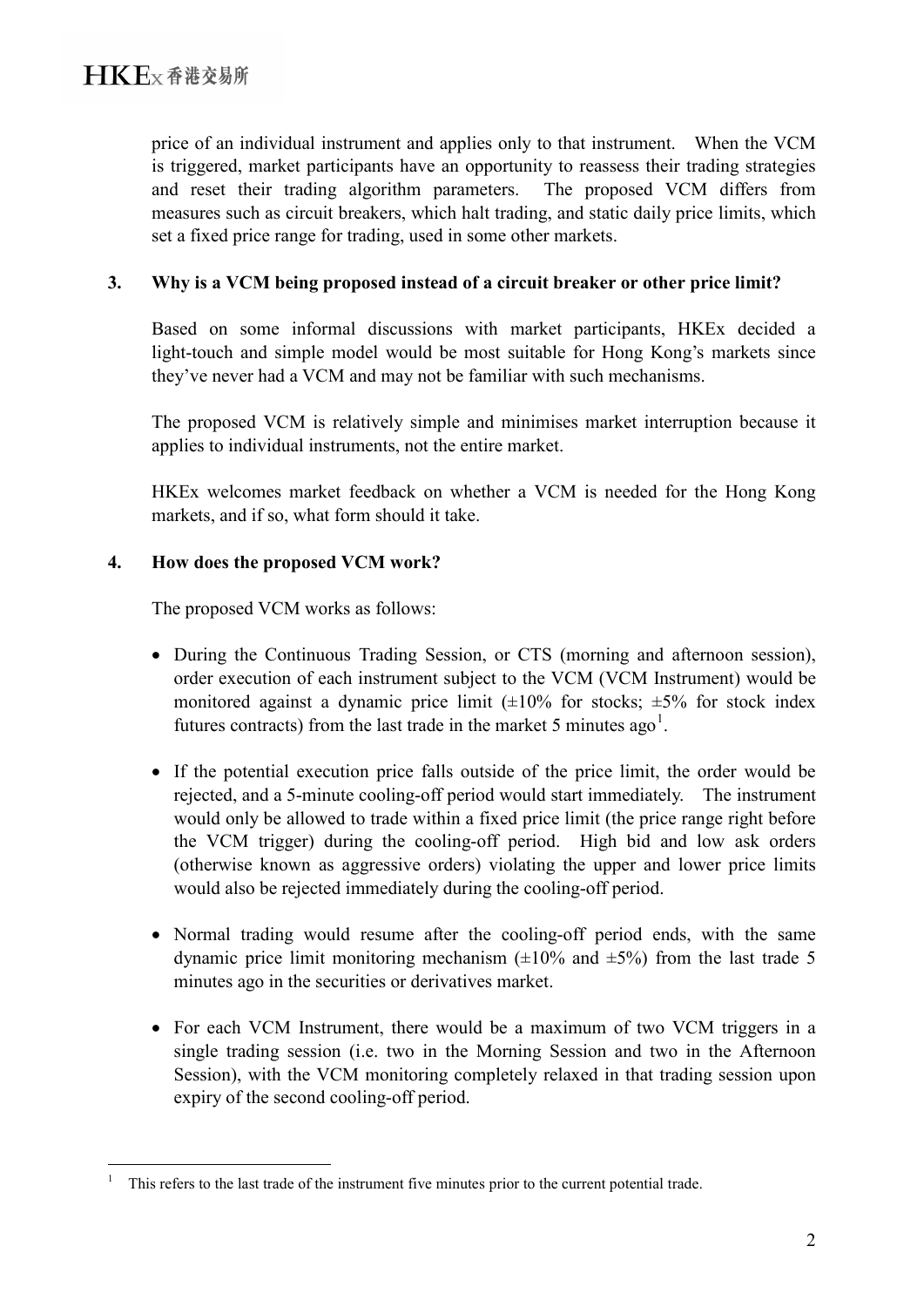- The VCM would not be in effect in the last 15 minutes of the  $CTS<sup>2</sup>$  $CTS<sup>2</sup>$  $CTS<sup>2</sup>$  to allow efficient price discovery at market close and to avoid any restraints on investors wishing to close out their positions to avoid overnight risks. After-Hours Futures Trading in the derivatives markets would also be excluded from the VCM, as it already has a static price limit of  $\pm$ 5% from the last traded price in the day session.
- When there is a VCM trigger, the trading of linked instruments such as derivative warrants would not be affected.

#### **5. What are the applicable instruments for the proposed VCM?**

In accordance with IOSCO's guidance, HKEx focused on systemic risks arising from the inter-connectedness of securities and derivatives markets, particularly with respect to benchmark index products. As most of trading in the securities and derivatives markets in Hong Kong is related to Hang Seng Index (HSI) and Hang Seng China Enterprises Index (HSCEI or H-shares Index) stocks and related instruments, they require special attention. Therefore, the proposed VCM applies to HSI and HSCEI constituent stocks in the securities market, and HSI, Mini-HSI, H-Shares Index and Mini H-Shares Index futures (spot month and next calendar month) in the derivatives market.

## **6. What is the anticipated market impact if the VCM is introduced? Would it result in frequent trading interruptions?**

The VCM was designed with a view towards minimising the likelihood of market interruptions. For example, reference prices are dynamic, not static, and would be triggered at level to prevent them from being overly sensitive or intrusive in normal trading conditions. Moreover, the VCM would not be applicable in the last 15 minutes of CTS to allow for efficient price discovery at market close, and there would be a maximum of two triggers per trading session for each VCM instrument to prevent frequent interruptions. HKEx welcomes market feedback on the maximum number of triggers (for example, fewer or more than four, or no limit).

## **CLOSING AUCTION SESSION (CAS)**

## **7. How does a CAS work and which other markets have a CAS like the one being proposed or something similar?**

Closing auction, which allows execution at the closing price, is a trading mechanism commonly used in securities markets across the globe. During a closing auction, market participants interested in trading at the closing price may input buy and sell orders. Then their orders interact with each other to form a consensus closing price for each security and orders are executed at that price.

<span id="page-2-0"></span><sup>&</sup>lt;sup>2</sup> The VCM monitoring would stop 20 minutes before the end of CTS as the duration of a cooling-off period is 5 minutes.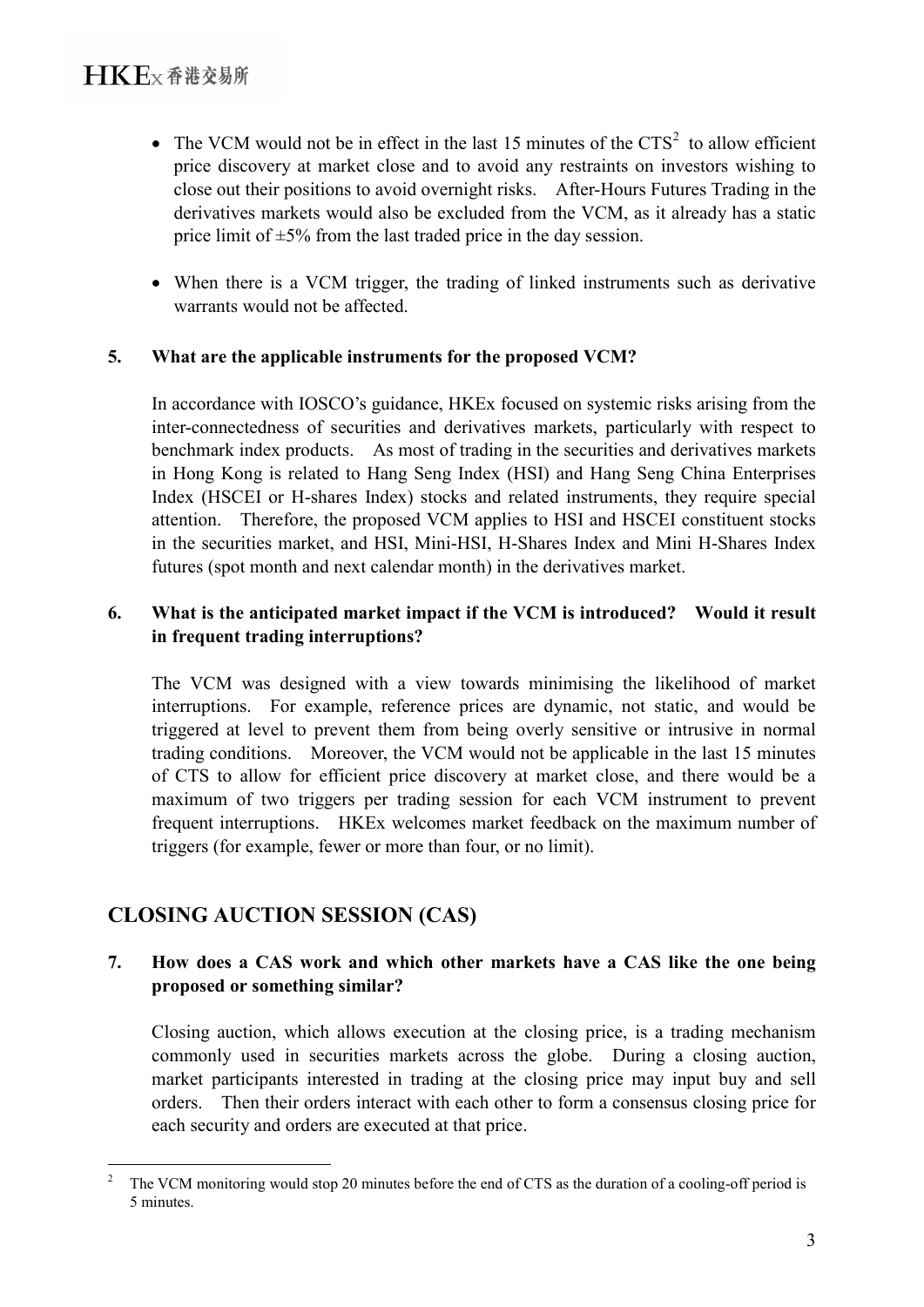Internationally, all 2[3](#page-2-0) developed markets<sup>3</sup> except Hong Kong have a closing auction session; and among the 24 emerging markets, only Egypt, Chile, Shanghai and India do not have a closing auction session.

## **8. Why is a CAS needed and what's the current arrangement at the end of the securities market's afternoon trading session?**

The primary users of a CAS are institutional investors, including passive funds and retirement funds with mandates that require them to trade at the closing price. For example, the first Exchange Traded Fund (ETF) in Hong Kong, the Tracker Fund, needs to trade at the closing price as its fund valuation is based on closing price. When there is fund unit creation and/or redemption, or when its benchmark index, the Hang Seng Index, has one of its four rebalancings over the course of a year, the fund manager of the Tracker Fund needs to trade the constituent stocks at their closing price. Without a CAS, there's a tracking error that hampers the fund's return and results in lost performance that hurts general retail investors.

Although investors tracking the benchmark indices are the primary users of closing auctions, based on international experience, other investors such as retail investors and the long (buy and hold) funds not benchmarked to indices also like to participate in a closing auction. This is because closing auctions tend to be a liquidity point of the day, and so investors may be able to complete their trades at a good price or with the volume that they want. Therefore, even in some retail oriented markets such as South Korea and Thailand where retail investors contribute about half of market turnover, retail investors actively participate in the closing auction and its turnover usually accounts for close to 10 per cent of daily turnover.

Currently, the closing price of a stock in the HKEx's securities market is determined by taking the median of 5 nominal prices<sup>[4](#page-3-0)</sup> in the last minute of the CTS. The system takes 5 snapshots of the nominal prices at 15-second intervals starting from 15:59:00. The 5 snapshot nominal prices are then arranged in ascending order and the median would then be taken as the closing price.

<sup>&</sup>lt;sup>3</sup> Based on MSCI classification.

<span id="page-3-1"></span><span id="page-3-0"></span>The nominal price in the CTS is determined by comparing the current bid price, current ask price and last trade price / previous closing price, as the case may be. For details, please refer to Chapter 1 of the Rules of the Stock Exchange of Hong Kong.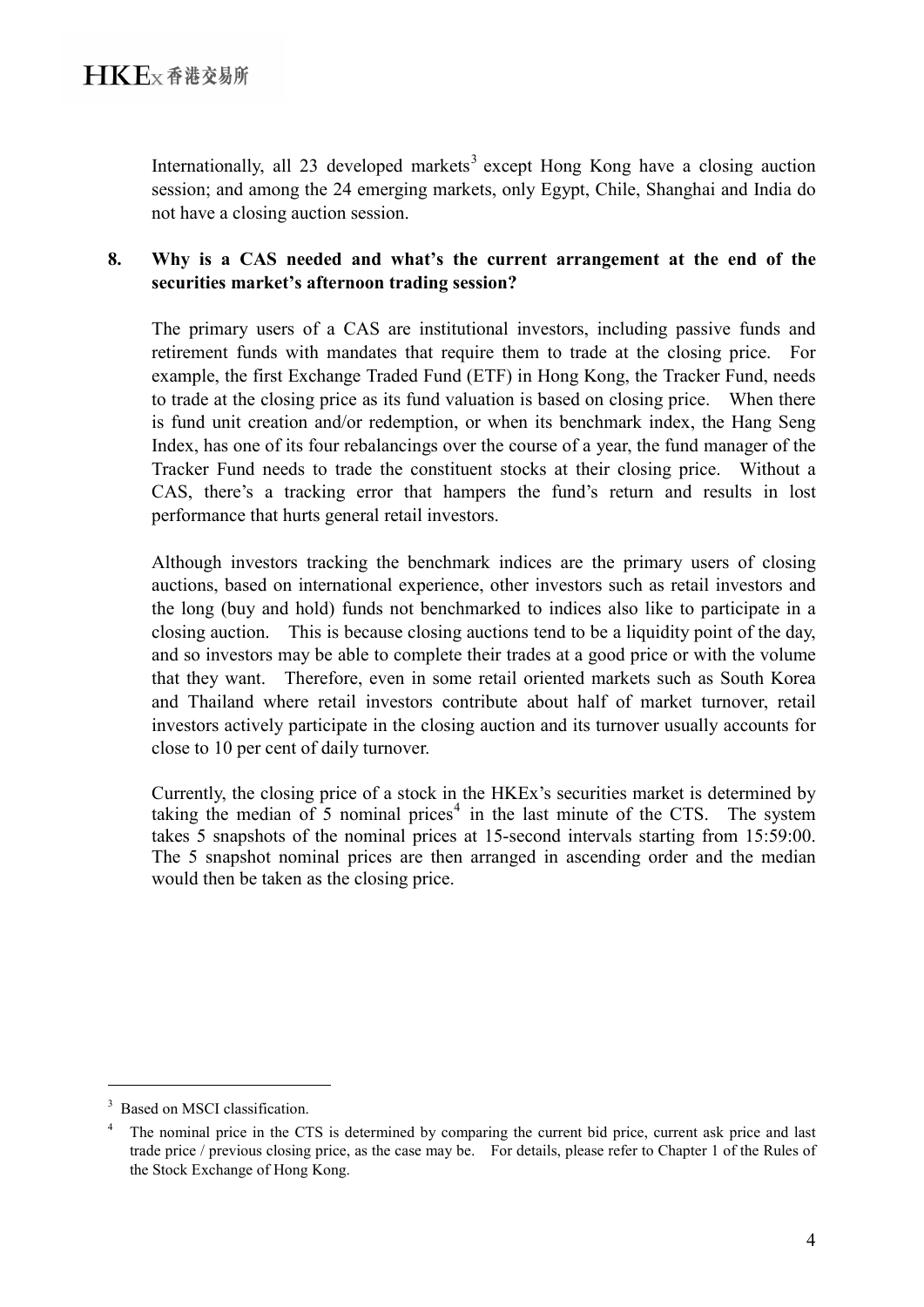## **9. How does the proposed CAS model work?**

The proposed CAS consists of four periods:

- In the first period (Blocking Period, 16:00-16:01), a reference price, which sets the allowable price limit of the CAS  $(\pm 5\%$  from the reference price), is calculated for each CAS Security.
- In the second period (Order Input Period, 16:01-16:08), at-auction orders and at-auction limit orders within the  $\pm 5\%$  price limit can be entered, amended or cancelled.
- Starting from the third period (No-Cancellation Period, 16:08-16:10), prices of new at-auction limit orders must be between the lowest ask and highest bid of the order book, and no orders can be amended or cancelled.
- In the last period (Random Closing Period, 16:10-16:12), the order rules from the No-Cancellation period apply and the market closes randomly within two minutes. After the period, there's order matching for all CAS Securities.

The proposed CAS is aimed at facilitating a smooth price discovery process while addressing the price volatility issue of the previous CAS at HKEx.

## **10. How is the proposed CAS different from the previous CAS?**

The new CAS has several measures to address potential instability, price formation challenges and execution inefficiencies. They include:

- A price limit on at-auction limit orders during the CAS, initially at  $\pm 5$  per cent from a reference price and later at the best bid and best ask;
- The CAS closes at a random time (random close);
- Auction transparency is enhanced by displaying the possible Indicative Equilibrium Price  $(IEP<sup>5</sup>)$  $(IEP<sup>5</sup>)$  $(IEP<sup>5</sup>)$  range, the 4 pm closing price and imbalance information (both direction and quantity);
- At-auction limit orders are allowed throughout the CAS:
- Short selling with tick rule is allowed during the CAS; and

<span id="page-4-0"></span> <sup>5</sup> The IEP is the indicative auction price for matching at any time during the auction process as if the auction is concluded then. It is the price within the highest bid and the lowest ask and at which the aggregate volume of matchable orders is maximised.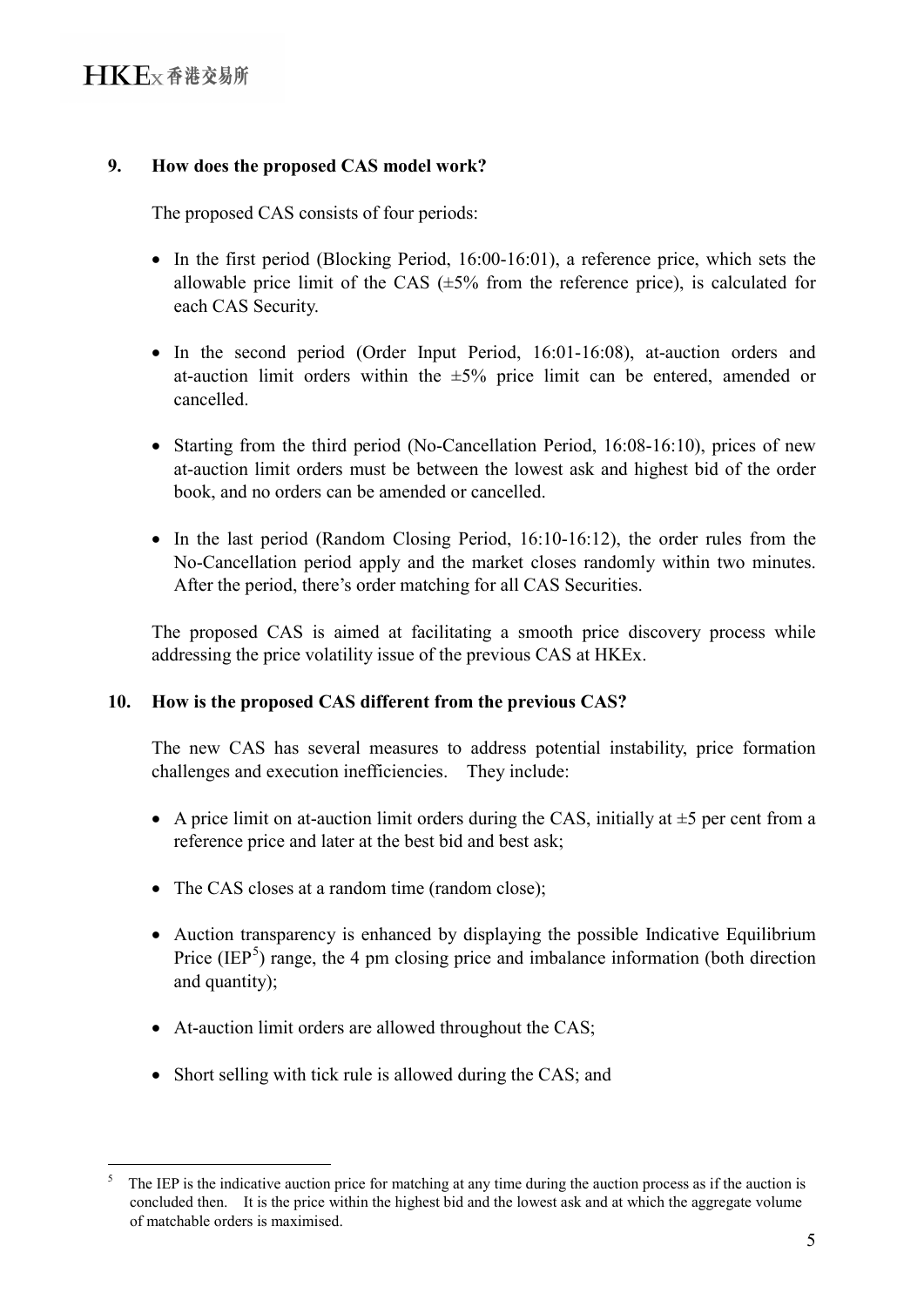• There's a reference price for trade execution in the absence of a final IEP to maximise matching opportunity.

### **11. How is the price limit in the proposed CAS set?**

In the proposed CAS, there's a price limit on the limit orders carried over to the CAS from the afternoon trading session as well as the new at-auction limit orders entered during the CAS. The price limit is  $\pm 5$  per cent from the reference price during the Order Input Period, and the best bid and best ask for the subsequent periods. The objective of the price limit is to prevent excessive price movement in the CAS.

### *Price limit of ±5 per cent from reference price during Order Input Period*

After the previous CAS was introduced, HKEx consulted the market on the addition of a price control mechanism to curb extreme price volatility. At the time, the market preferred a 5 per cent price limit as it would have offered protection against extreme price volatility while not confining liquidity in the CAS. However, since the CAS had no other price volatility control measures, a 2 per cent price limit was to be introduced, but the CAS was suspended before the price limit was implemented.

In addition to the price limit during the Order Input Period, the proposed CAS has other price control measures such as a price range in the No-Cancellation and Random Closing periods, better auction transparency, allowing at-auction limit orders throughout the CAS and a random closing. Accordingly, the price limit in the proposed CAS does not need to be set very low.

HKEx is of the view that a 5 per cent price limit would be suitable as it can prevent excessive price movement during heightened volatility without being overly restrictive on index rebalancing days. Based on past statistics<sup>[6](#page-4-0)</sup>, a price limit of 5 per cent could accommodate over 99 per cent of the price volatility during the last 10 minutes on normal trading days and over 95 per cent on index rebalancing days. The percentages would be reduced to 95 per cent during normal trading days and below 90 per cent on index rebalancing days respectively if the price limit was set at 2 per cent.

## *Price limit at lowest ask and highest bid prices during No-Cancellation and Random Closing Period*

In order to prevent unexpected price volatility due to entry of extreme priced (aggressive) at-auction limit orders near the end of the proposed CAS, the permissible price range of the orders after the Order Input Period is between the lowest ask and highest bid. With this approach, there's a highly transparent and efficient auction process.

 $\frac{1}{6}$ The analysis is based on trading statistics from April to June 2014.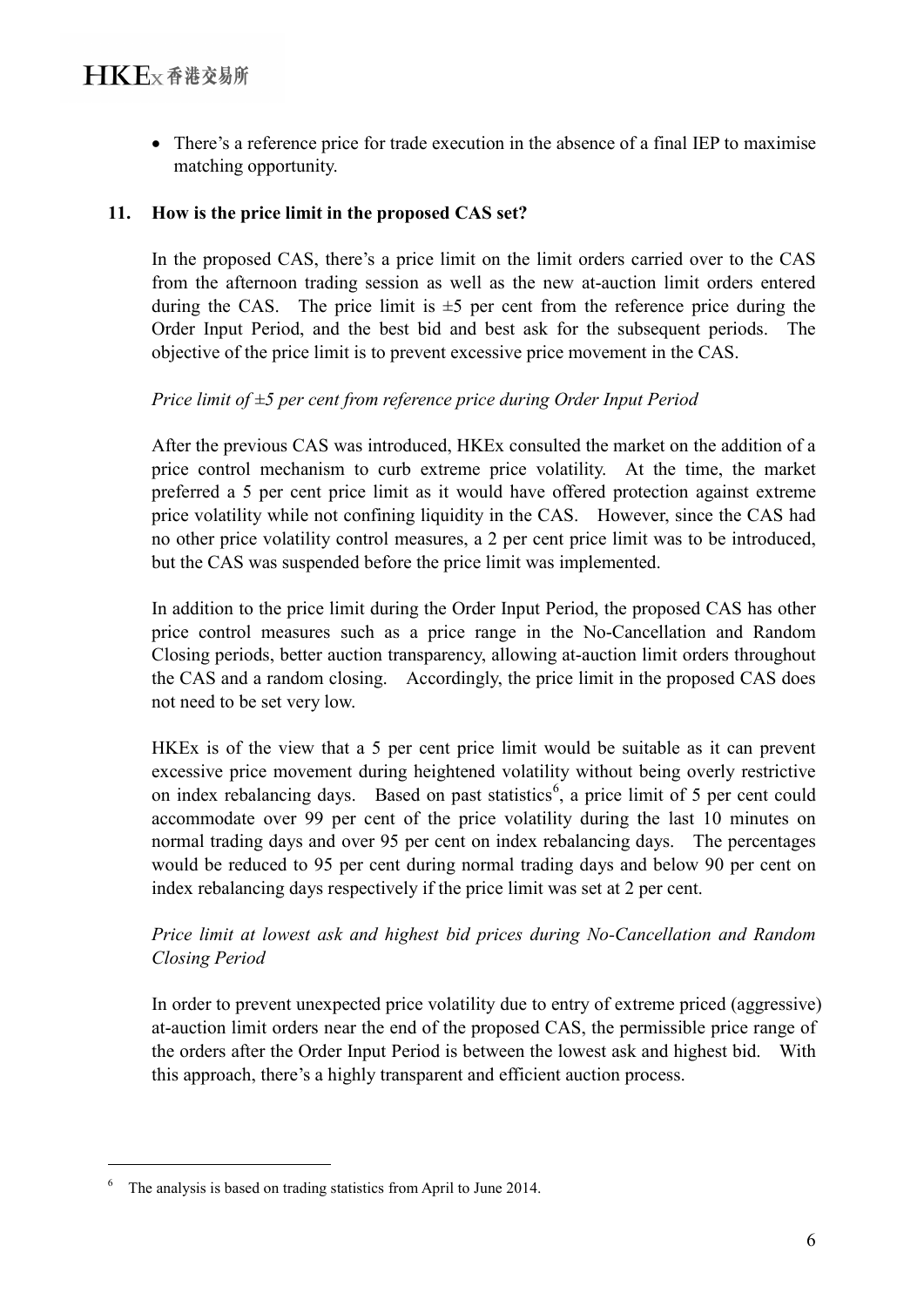## **12. What are the applicable securities for the proposed CAS, and why is there a phased approach?**

In order to minimise market impact and ensure a smooth rollout, the proposed CAS only applies in the initial phase to major stock index constituents (the constituent stocks of the Hang Seng Composite LargeCap Index and Hang Seng Composite MidCap Index and other Stock Connect securities for Southbound trading) as well as ETFs with Hong Kong stocks as their underlying stocks.

The proposal calls for the CAS's securities coverage to be expanded to all other equity securities and funds when the market is familiar and comfortable with the new mechanism, and for structured products, equity warrants and debt securities to remain separate from the CAS.

The proposed CAS, whether in the first or the sequent phases, does not apply to structured products, equity warrants and debt securities since they do not need to be executed at closing price. It can be argued that these products should not be excluded from the CAS as they are included in the Pre-opening Session (POS). However, the emphasis of the POS is more on price discovery than trade execution, so the treatment need not be identical. Deutsche Börse and London Stock Exchange exclude warrants from their closing auctions although they are included in their opening auctions.

### **13. How would retail investors benefit from the proposed CAS, and would they be able to opt out if they wished?**

In the proposed CAS, all outstanding limit orders from the afternoon trading session that are within the price limit are automatically carried forward to the CAS. Besides, investors may enter at-auction limit orders throughout the CAS. Those orders can provide price protection as well as potential price improvement as the executed price would only be at or better than their specified price. Also, the market data available in the proposed CAS (afternoon trading session closing/reference price, best bid/ask, imbalance data) can help investors make trading decisions in the auction session.

Under the proposed CAS, retail investors who do not wish to participate can cancel their orders during the first 7 minutes of the auction session (the Order Input Period).

#### **14. Would there still be large price movement in the CAS?**

The price movement allowed in the proposed CAS is capped at  $\pm$ 5% from the CTS price to avoid extreme price instability. However, one should note that price movement due to changes in demand and supply during a CAS is normal price discovery. In fact, it's not uncommon in overseas markets that securities prices move significantly in the CAS when there is a large imbalance in demand and supply. The situation is the same for other trading sessions, during which securities prices can also move significantly within a short span of time. On an average day over 100 equities experience more than 5% price movement within a short time span during the CTS in the Hong Kong securities